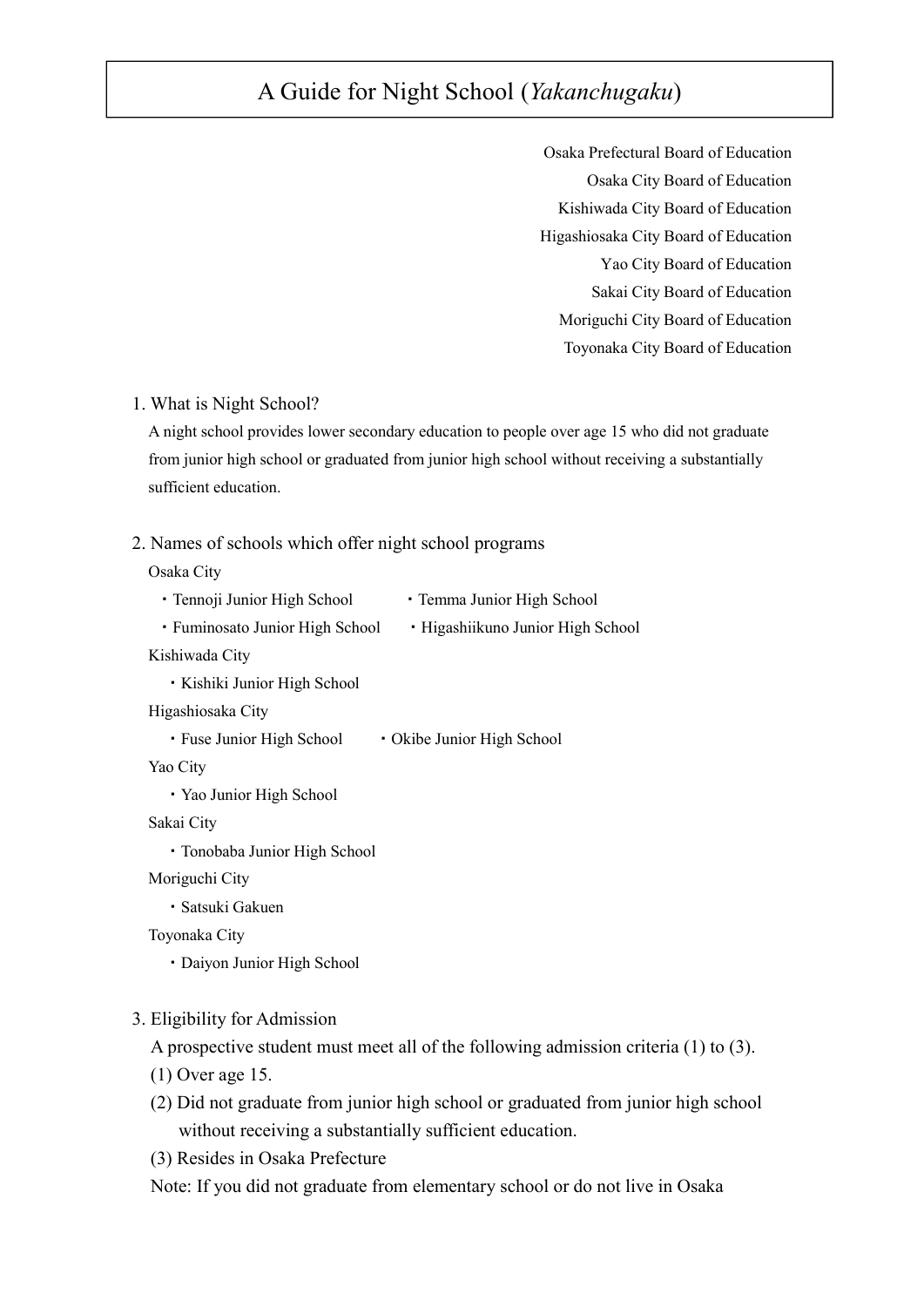Prefecture, please consult with a municipal board of education that has night school(s) or a school that offers night school programs.

#### 4. Enrollment month

Enrollment is in April every year.

## 5. School hours

Classes are held from Monday to Friday. School starts at around 5 pm and ends at around 9 pm. (Some schools have different starting/ending times.)

## 6. Duration of study at night school

The duration of study is 3 years.

# 7. Application period, venue and time

The application period is from December 1st of the previous year you wish to be enrolled until April 30th of the year you wish to be enrolled. Application is not accepted on Saturdays, Sundays and national holidays. Please submit your application to either of the following venues:

- $\cdot$  A municipal board of education that has night school(s) Open weekdays from 10 am to 4 pm (closed on Saturdays, Sundays and national holidays)
- ・ A school that offers night school programs Open weekdays from 4 pm to 7 pm (closed on Saturdays, Sundays and national holidays)

# 8. Contact Information (place where you submit your application to)

Please consult with either a municipal board of education that has night school(s) or a school that offers night school programs. Then, submit your application and required documents.

# 9. Application requirements

① Application form for admission approval

This form can be obtained at a municipal board of education that has night school(s) or a school that offers night school programs

- ② Applicant's *Juminhyo* (official residence registration document) This document can be obtained at the applicant's local municipal office.
- ③ A photocopy of the junior high school diploma for those who graduated from junior high school. If you don't have a diploma, consult with a municipal board of education that has night school(s) or a school that offers night school programs.

## 10. Admission approval

The municipal board of education that has night school(s) will determine the applicant's admission status.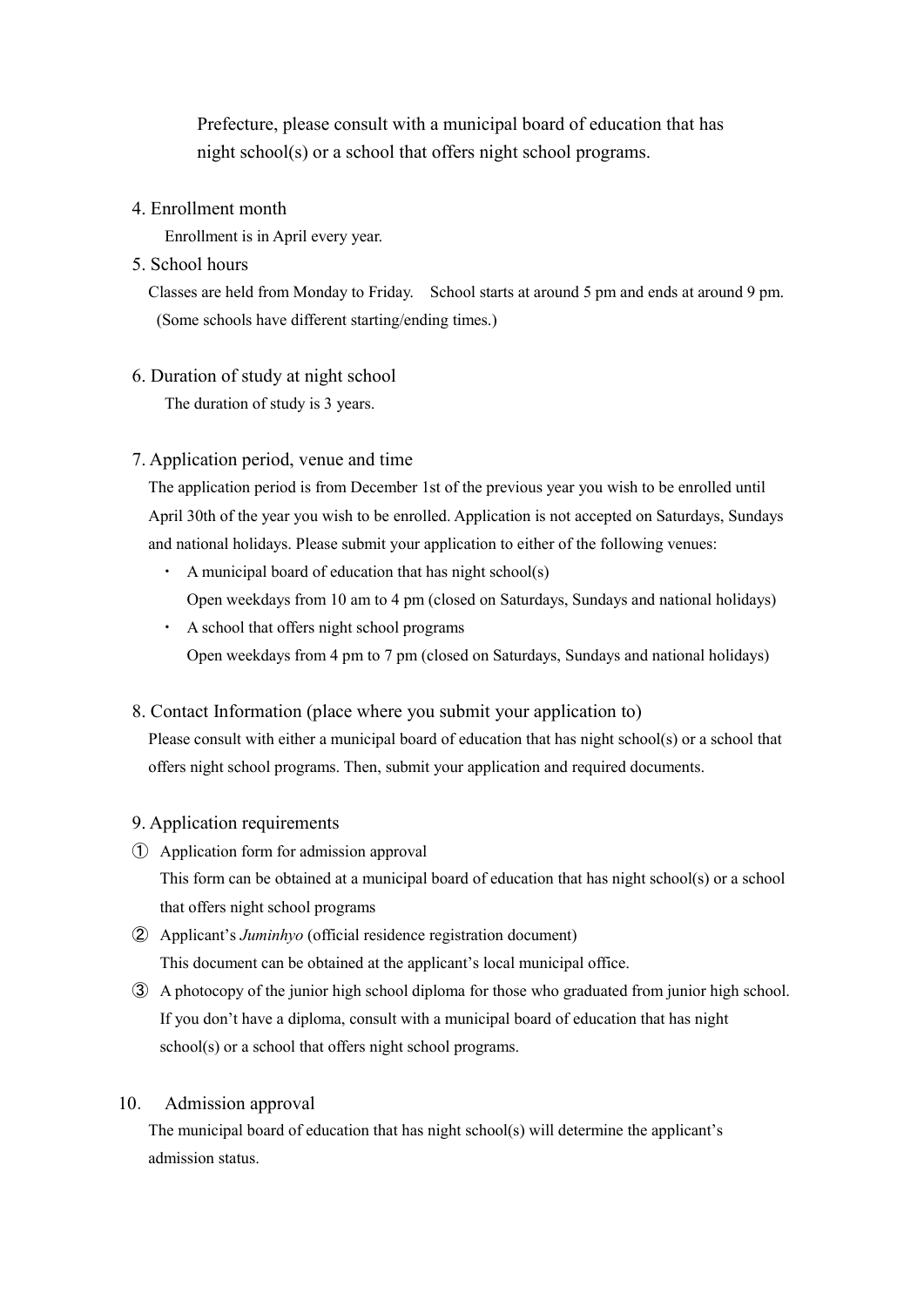# 11. If your municipality does not have night school(s)

If a successful applicant is admitted to a night school, the board of education that has the night school will notify his/her local board of education. If he/she graduates from night school, leaves night school before graduating or moves to another municipality, the board of education that has the night school will notify his/her local board of education as well.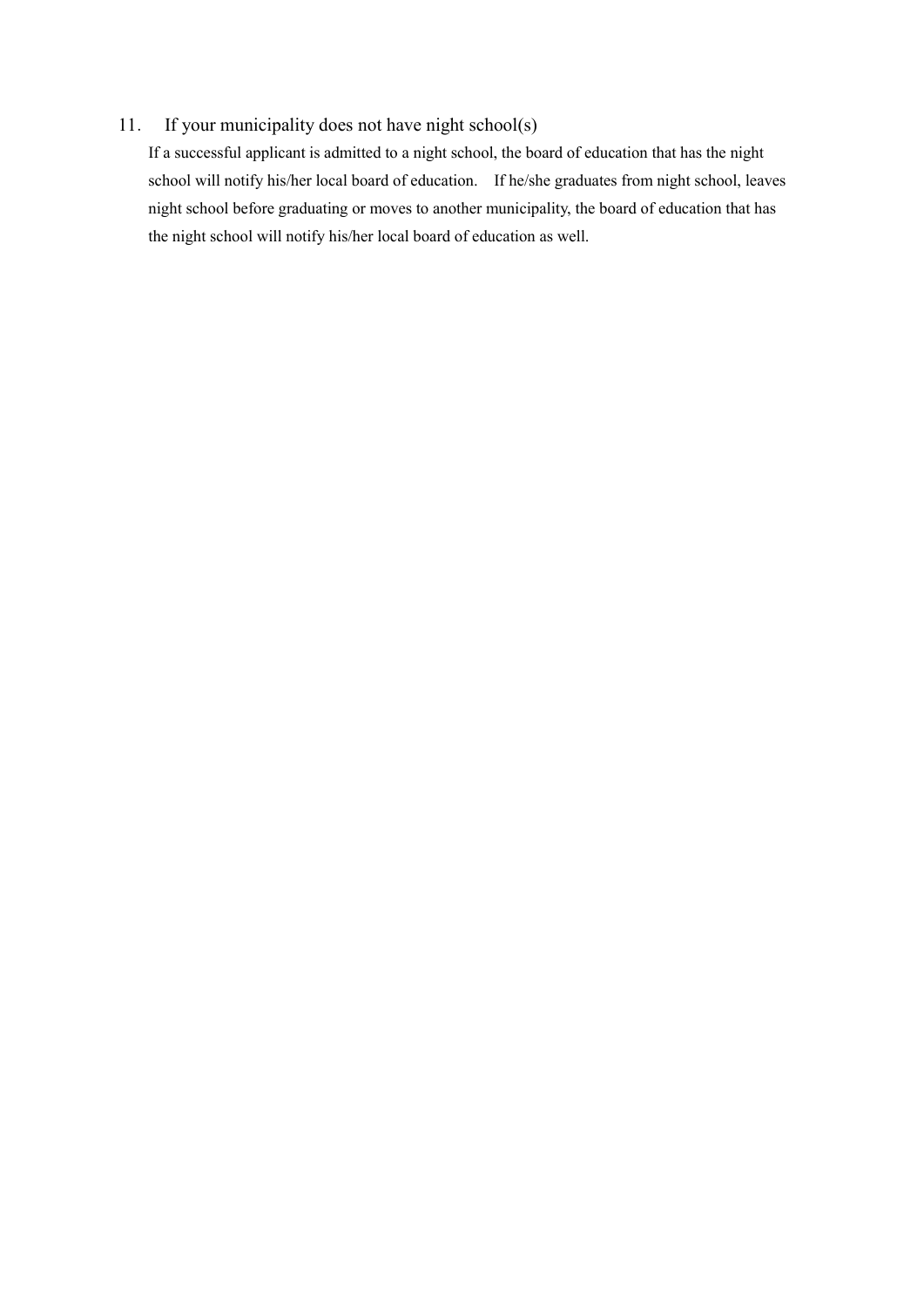Kishiwada City Board of Education, Education and General Affairs Department, General Affairs Divison

Address 7-1 Kishikicho Kishiwada

(800m southwest from Nankai Line Kishiwada station)

Phone 072-423-9607

◎ Kishiwada City Kishiki Junior High School

- Address 2-19-19 Nodacho Kishiwada (500m southeast from Nankai Line Kishiwada station)
- Phone 072-438-6553  $\bullet$

Sakai City Board of Education, General Affairs Department, School Affairs Division

- Address 3-1 Minamikawaramachi Sakai-ku Sakai  $\bullet$ (100m south from Nankai Koya Line Sakaihigashi station)
- Phone 072-228-7485

◎ Sakai City Tonobaba Junior High School

- Address 3-2-1 Kushiyachohigashi Sakai-ku Sakai (800m west from Nankai Koya Line Sakaihigashi station or 300m east from Hankai Tramway Hanataguchi station)
- Phone 072-221-0755

Yao City Board of Education, School Education Promotion Division

- Address 1-1-1 Honmachi Yao (320m southwest from Kintetsu Osaka Line Kintestu-Yao station)
- Phone 072-924-3873

# ◎ Yao City Yao Junior High School

Address 1-17 Midorigaoka Yao

(1000m north from Kintetsu Osaka Line Kintetsu-Yao station)

Phone 072-998-9551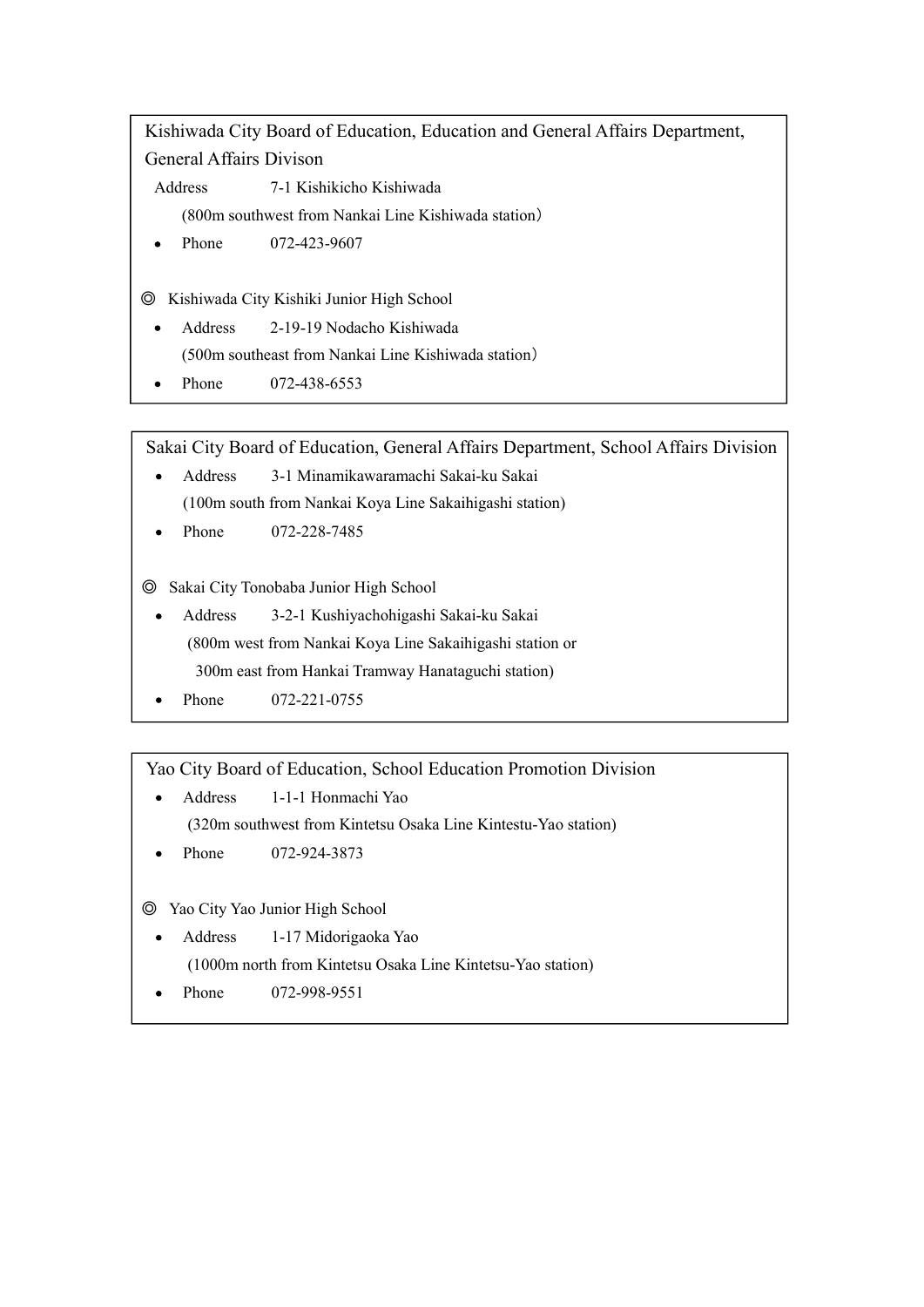Moriguchi City Education Board, School Education Division

- Address 2-5-5 Keihanhondori Moriguchi (300m northwest from Keihan Line Moriguchishi station or 300m west from Subway Tanimachi Line Moriguchi station
- Phone 06-6995-3151
- ◎ Moriguchi City Satsuki Gakuen
	- Address 13-26 Kasugacho Moriguchi (100m east from Keihan Line Doi station)
	- Phone 06-6991-0637

Toyonaka City Board of Education, Educational General Affairs Division, Gakumu Section

- Address 3-1-1 Nakasakurazuka Toyonaka (500m east from Hankyu Takarazuka Line Okamachi station)
- Phone 06-6858-2553

◎ Toyonaka City Daiyon Junior High School

Address 4-5-7 Hattorihonmachi Toyonaka

(650m northeast from Hankyu Takarazuka Line Hattori-tenjin station)

Phone 06-6863-6744

Higashiosaka City Board of Education, School Affairs Division

- Address 1-1-1-17 Aramotokita Higashiosaka (200m west from Kintetsu Keihanna Line Aramoto station)
- Phone 06-4309-3271

◎ Higashiosaka City Okibe Junior High School

- Address 1-3-46 Aramotonishi Higashiosaka (700m southwest from Kintetsu Keihanna Line Aramoto station)
- Phone 06-6783-8100

◎ Higashiosaka City Fuse Junior High School

- Address 2-1-39 Taiheiji Higashiosaka (400m southwest from Kintetsu Osaka Line Shuntokumichi station or JR Osaka Higashi Line JR Shutokumichi station)
- Phone 06-6722-6850